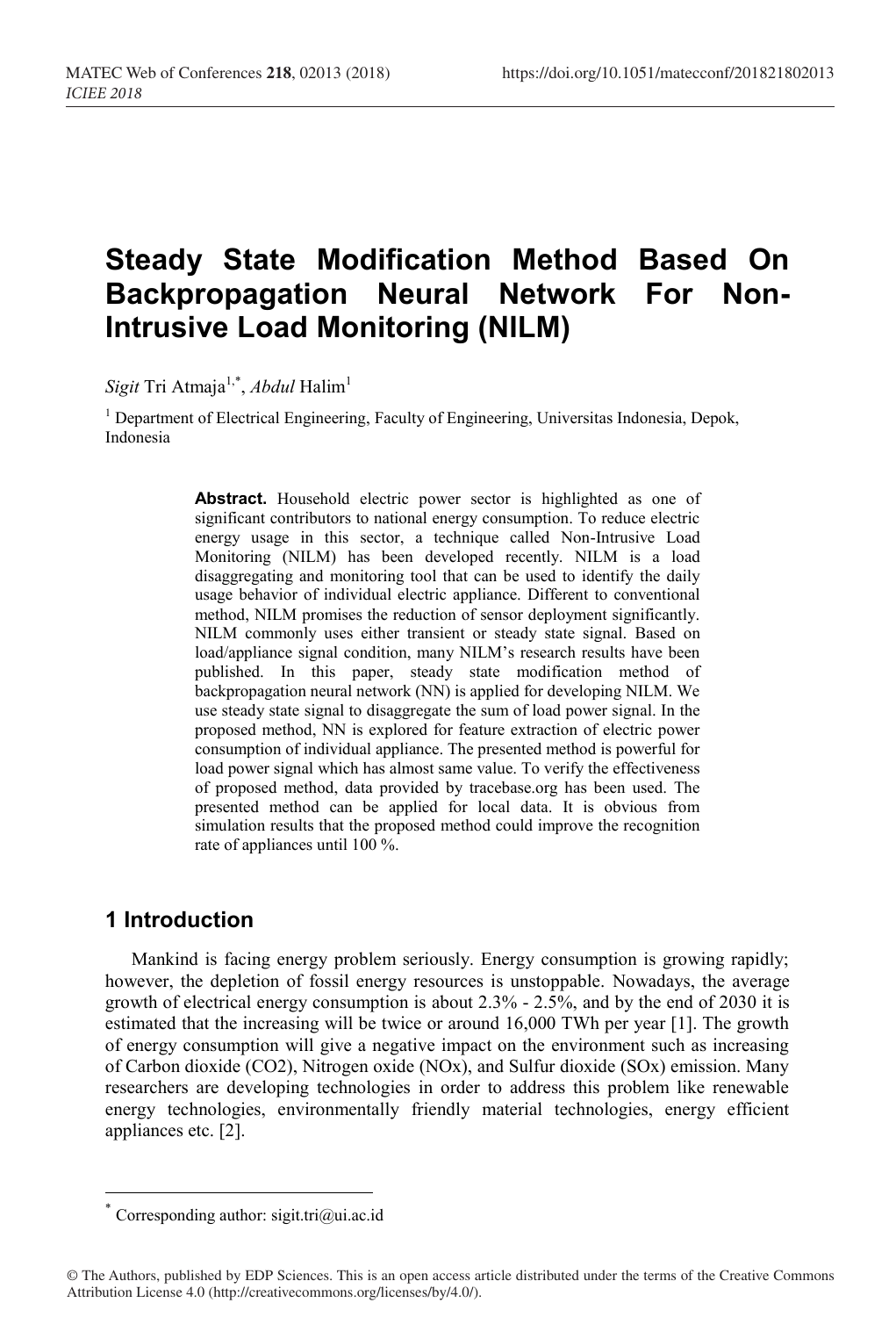Excessive consumption of energy takes place in various sectors. One of them is household sector. Electric power use in this sector has been underlined as significant contributor to national energy consumption. Efforts to reduce energy consumed in residential have been exercised by introducing a tool to monitor electric power consumption and give this information back to consumers [3,4]. Generally, conventional load monitoring system uses a lot of sensors mounted on each appliance. Thus, it is very high cost both for installation and maintenance and not practice for household application [5].

Dissimilar to conventional one, nowadays, development of energy monitoring system has been focused to develop a technique that be able to minimize sensor number. And Non-Intrusive load monitoring (NILM) has become iconic research result. NILM is a method that can disaggregate electrical load changes and then identify the daily usage behavior of individual electric appliance [5,6]. The advantage and disadvantage of NILM method can be summarized as follows [7]:

- Advantages: Low cost and ease of installation and maintenance, No needs large space for mounting, and Able to cover large number of appliances to be monitored,
- Disadvantages: Continuously variable appliance cannot be detected, Electrically identical appliances cannot be distinguished, Greater potential for undetected error, and difficult to recognize unusual appliances.

Various NILM techniques have been proposed. Some mathematical models have been explored such as Hidden Markov Model (HMM), Fuzzy Model, Graph Signal Processing, Linear Programming Model etc. One of the powerful models is Neural network (NN). Many research publications have discussed the advantages of artificial neural networks to improve the performance of NILM system. Some improved neural network methods have been presented to identify the load signal on transient [8] and steady state conditions [9]. In our research, an improved type of backpropagation NN is exercised for developing more efficient and effective NILM method. NN in the proposed method is utilized for feature extraction of individual electric power consumption.

In our research, an input layer of NN is added to overcome the difficulty when there is a steady state signal which has almost same value. That additional input layer is set for maximum power value of appliance during switch on. By using simulation, the proposed method has proved that recognition rate could be improved even when the active power of each appliances has almost same value.

# **2 Methodology**

#### **2.1. Problem Definition**

The main idea of NILM system is to calculate the power consumption of individual appliances in a house based on the analysis of the aggregated data measured from a single meter. The total aggregated measurement of the household power consumption of the individual appliance from the main meter can be estimated according to equation [7]

$$
p_t = \sum_{i=1}^n p_i(t) + e_t
$$
 (1)

where  $p_t$  is aggregated household power consumption,  $p_t(t)$  is individual appliance power consumption at a given period of time and is measurement errors and line loss. Specific characteristic of power signal appears in each electrical appliance during the normal working cycle. This characteristic contains information about values of electrical parameters during steady-state or transient states. The aggregate power signal from the main meter is shown in Figure 1. This graphic represents steady state condition. This curve is derived from database of tracebase [11].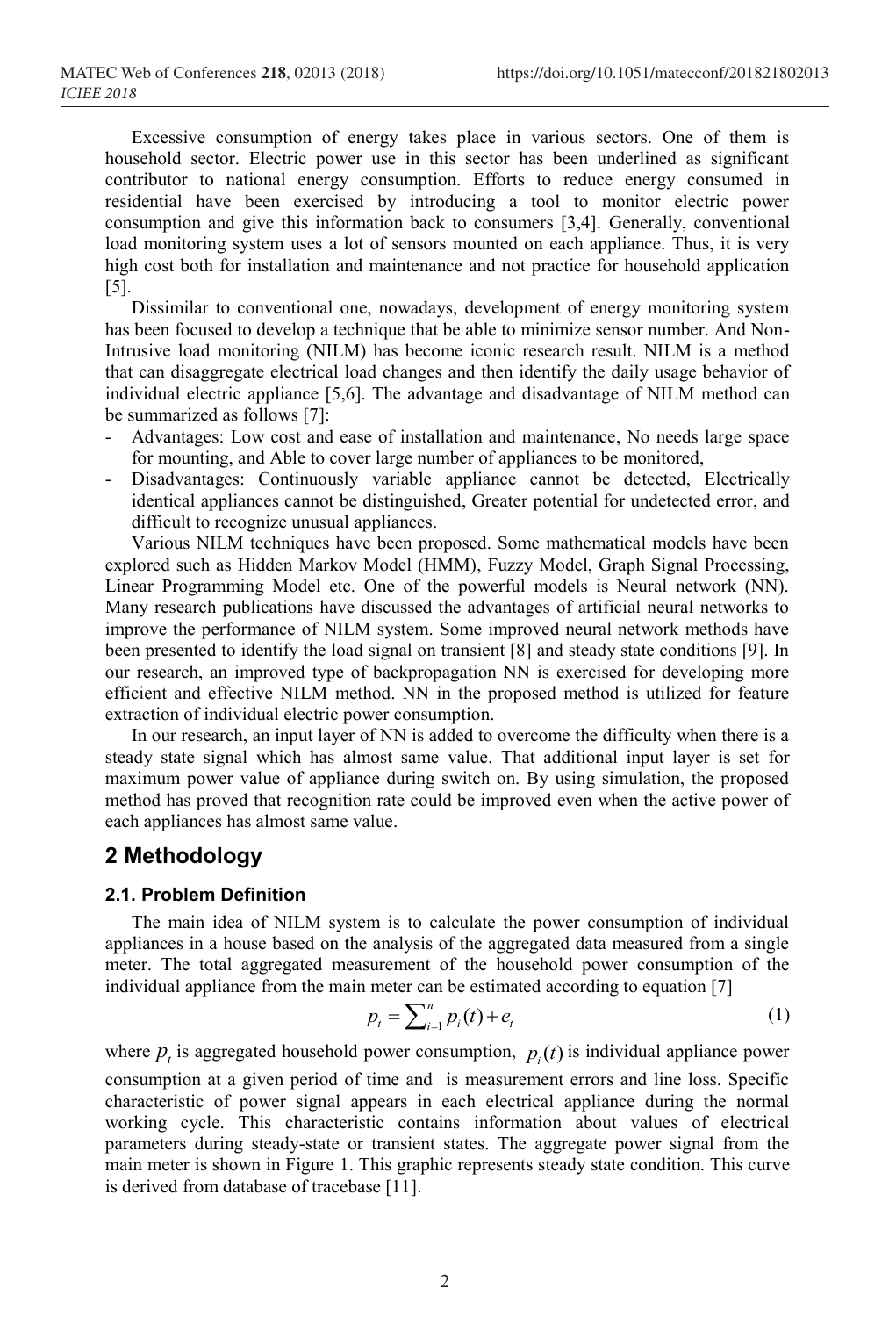

**Fig. 1.** Aggregated Power Signal

As shown in Figure 1, power signal level at each period of time has significant different. In this case, NILM system using neural network can work well. However, when power signal level has almost same value at different period as depicted in Figure 2, the problem of NN application has occurred. In this paper, a modified method for overcoming this challenge is provided.



**Fig. 2.** Aggregated Signal With Almost Same Power Level

### **2.2. Steady state method Modification**

Steady state method can be classified as conventional and modification type. Each type is described in this section.

#### *2.2.1 Conventional Type*

In this section, we present two types of NN for disaggregating the load. Firstly, the conventional type is urged. This method uses one neuron on input layer of neural network architecture. Active power is set as the input layer. The architecture of the backpropagation neural network can be seen in detail in Figure 3 below. In general, the backpropagation neural network structure consists of three layers: the input layer, the hidden layer and the output layer including the neuron[10].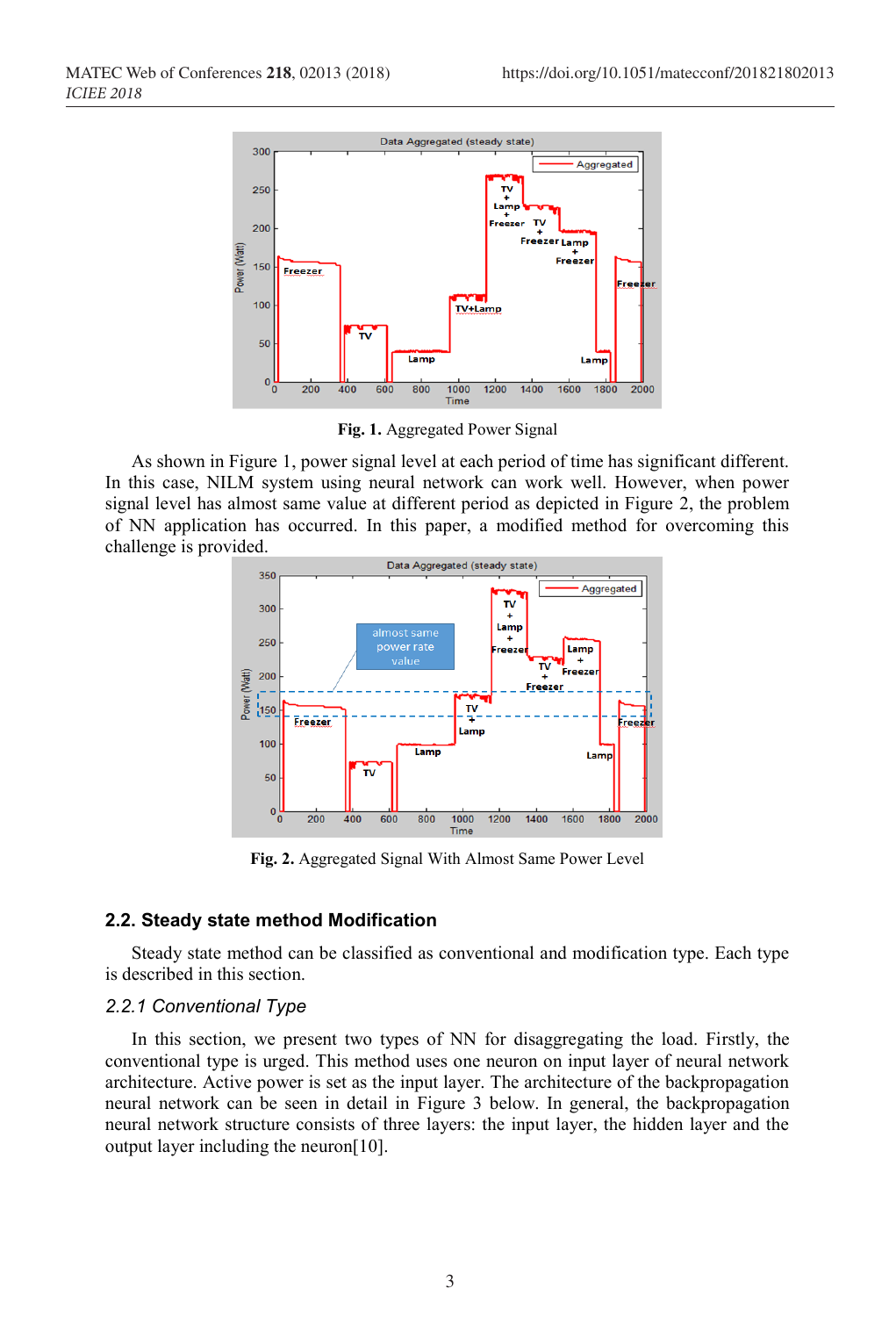

**Fig. 3.** Architecture NN with steady state method

The hidden layer has 16 neuron and the output layer has 8 neuron. This output layer gives information about the status of each appliance. Output layer contain 1 if the appliance switch on and vice versa. Detail of each output layer can be seen in the Table 1 below.

| <b>Appliances</b> | <b>Neuron of Neural Network Output Layer</b> |  |    |    |    |    |  |  |  |
|-------------------|----------------------------------------------|--|----|----|----|----|--|--|--|
| ON                |                                              |  | v3 | v4 | v5 | v6 |  |  |  |
| Freezer           |                                              |  |    |    |    |    |  |  |  |
| TТ                |                                              |  |    |    |    |    |  |  |  |
| Lamp              |                                              |  |    |    |    |    |  |  |  |
| Freezer+TV        |                                              |  |    |    |    |    |  |  |  |
| Freezer+ Lamp     |                                              |  |    |    |    |    |  |  |  |
| TV+Lamp           |                                              |  |    |    |    |    |  |  |  |
| Freezer+TV+Lamp   |                                              |  |    |    |    |    |  |  |  |
| OFF               |                                              |  |    |    |    |    |  |  |  |

**Table 1.** Output Layer

The simulation of backpropagation neural network is designed using MATLAB. The specification of this neural network are as follows : maximum epoch 2000, target MSE value  $\leq 1e-06$ , the amount of learning data per probability of appliance when turned on is 1000, and the value for (alpha) is set to 0.3. The result of the learning is the value of neural network weights. Iteration learning will stop when it has achieved the target of mean square error (MSE) or maximum epoch value. The MSE is the performance index function commonly used to learn feed forward neural networks. The error is occurred between the output neural network and the target output. MSE can be computed by

$$
MSE = \frac{1}{n} \sum_{i=1}^{n} (\hat{Y}_i - Y_i)^2
$$
 (2)

where variable *n* is the number of learning samples, variable  $\hat{Y}_i$  is the target output, and variable  $Y_i$  is neural network output. After the value of the weight has get from learning neural network, the testing of NN is carried out. The testing of NN results Recognition Rate (RR) value.

#### *2.2.2 Modification Type*

The difference between the previous type is an additional one input layer set on an input layer. That additional input layer is the maximum power of appliance. Hence, this type uses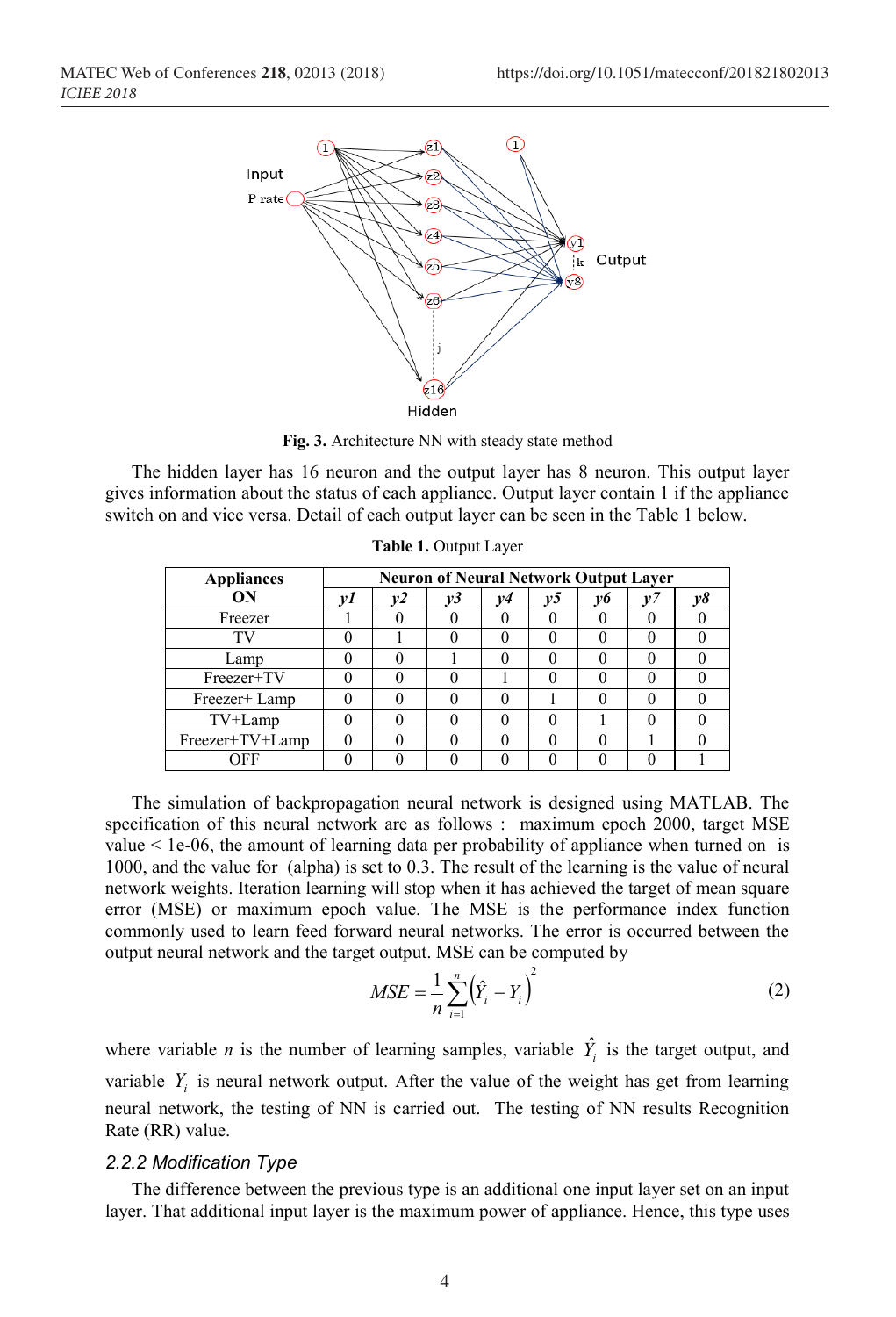two neuron on input layers. Detailed this architecture of the backpropagation neural network can be seen in Figure 4 below.



**Fig. 4.** Architecture NN with steady state modification method

# **3 Simulation and Analysis**

Before starting learning of backpropagation NN, data for input layer should be normalized firstly. In this study, data for learning normalized between minimum 0 and maximum 1 using min max formula.

### **3.1. Simulation using steady state method**

In this simulation, we use aggregated data with significant differences of power rate value. The results of learning backpropagation NN with steady state method on this data using same specification parameter of learning. The MSE value of learning backpropagation NN is 0.0015 and the epoch value is 2000. For testing the results of RR is 100%. Other experiment has done by using data which has the almost same power rate value. The MSE value of learning backpropagation NN is 0.051 and the epoch value is 2000. Moreover, RR value of this testing is 81.9%.

#### **3.2. Steady State Modification Method**

In this study, modification type of NN is tried for performance verification. Simulating is performed using aggregated data with almost the same power rate value. We use the same NN learning specifications. The results the MSE value of learning NN is 4.0426e-06 and the epoch value is 2000. RR for testing is 100%.

|                               |                                 |      | Data: significant difference power rate | Data : almost the same power rate |              |       |  |
|-------------------------------|---------------------------------|------|-----------------------------------------|-----------------------------------|--------------|-------|--|
|                               | MSE<br><b>Epoch</b><br>Learning |      | RR(%)                                   | <b>MSE</b><br>Learning            | <b>Epoch</b> | RR(%) |  |
| <b>Steady State</b>           | 0.0015                          | 2000 | 100                                     | 0.051                             | 2000         | 81.9  |  |
| Modify<br><b>Steady State</b> | -                               |      | $\overline{\phantom{a}}$                | 4.0426e-06                        | 2000         | 100   |  |

**Table 2.** Result Of Simulation